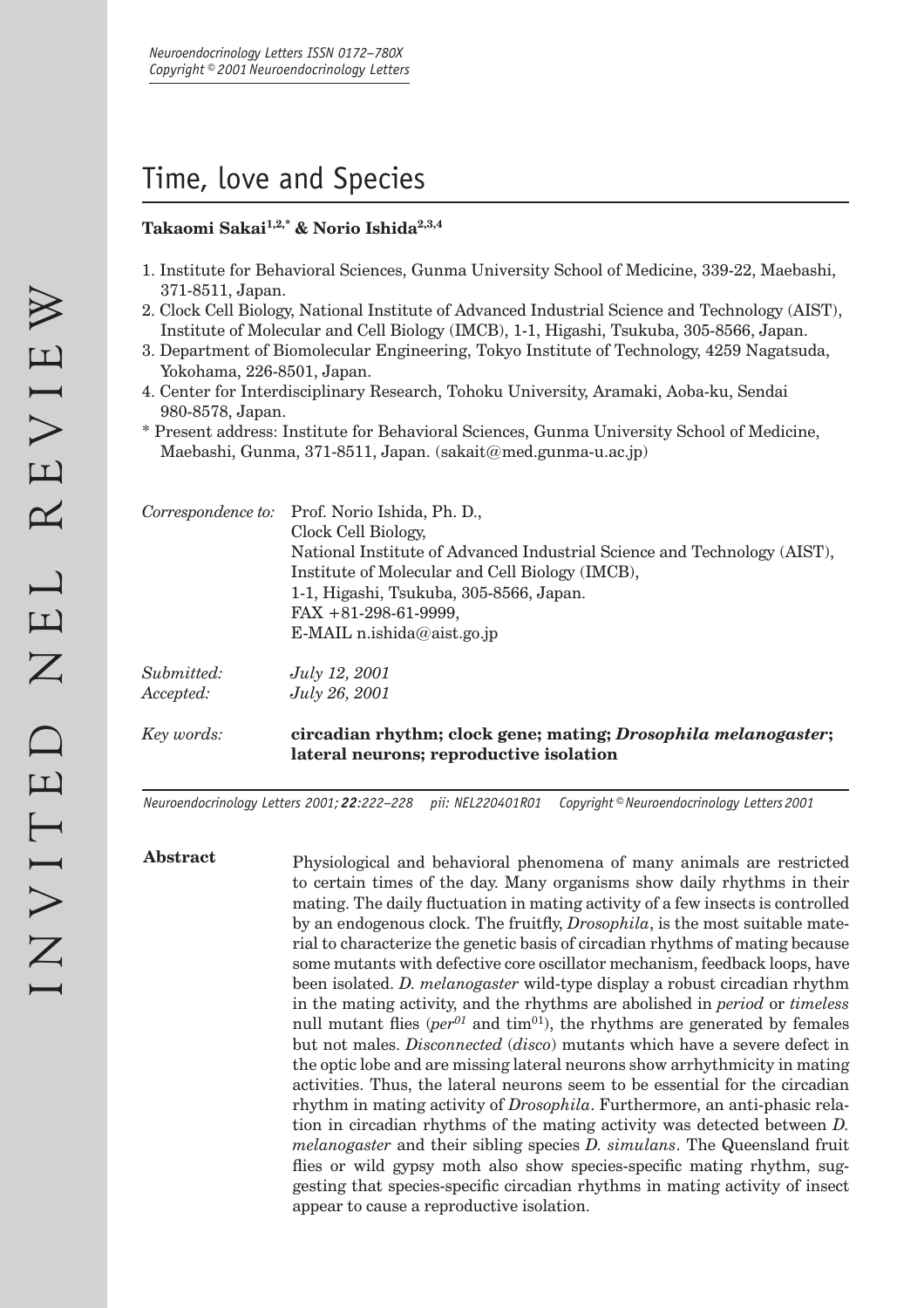#### **1. Introduction**

Most organisms from prokaryotes to humans show the circadian, 24-hour rhythmicity, in their behavior or physiology. While only limited behavioral or physiological data are available for most organisms, in the fruitfly *Drosophila melanogaster*, a large amount of genetic approach is available on the studies of the circadian rhythms. In D. melanogaster, mutations at *period* (*per*) and *timeless* (*tim*) loci were found from the arrhythmic locomotor activity and eclosion rhythms [1, 2], and the subsequent cloning of these genes allowed a molecular approach to the *Drosophila* rhythm system [2–5]. Both *per* and *tim* undergo rhythmic transcription and show circadian oscillation in mRNA [6], and their gene products (PER and TIM, respectively) also show circadian oscillation in their abundance [7, 8]. TIM heterodimerizes with PER, which is likely important for clock function [9]. The circadian expression of *per* or *tim* mRNA required the fragment including an E-box (CACGTG) sequence [10–12]. Two basic helix-loop-helix (bHLH) transcription factors, CYCLE (CYC) and dCLOCK (dCLK) [13, 14], are known to bind to and activate the transcription through the E-box by forming a heterodimer [15, 16]. *Doubletime* (*dbt*) encodes a casein-kinase I homolog that has been suggested to regulate *per* phosphorylation and accumulation [17, 18]. These genes mentioned above are believed to regulate the core oscillator in circadian clock. Furthermore, *Drosophila* clocks display conservation with mammalian clocks at the sequence level, suggesting that mammalian clocks are similar to *Drosophila* clocks [19, 20].

Mating is the most important and fundamental behavior to select the best partner and to produce progeny. Many organisms show daily rhythms in their mating activity [21–27]. In molluscs, *Aplysia fasciate*, mating was strongly modulated by 1/day oscillation under light-dark (LD) cycles, and the level of mating activity rose through the night and reached a peak in the early morning [25]. Nile grass rats (*Arvicanthis niloticus*) from tropical Africa mate before daybreak under LD cycles [26]. The daily rhythms of mating in some organisms are controlled by the endogenous clock. In the unicellular ciliate, *Paramecium bursaria*, cells of these exhibit high mating reactivity in the light phase and low mating reactivity in the dark phase under LD cycles. After they are transferred to constant light (LL, 1000 lux), they continue to show a clear circadian rhythm of mating reactivity for several days [28]. A mutant clone that did not show the mating rhythmicity in LL was isolated from the parent stock of *Paramecium bursaria*. The arrhythmicity in LL was inherited cytoplasmically, and the rhythmicity in LL was recovered by injection of cytoplasm from the wildtype cell [29]. These results suggest that the cytoplasmic factors seem to control the circadian rhythm of mating reactivity in the unicellular ciliate. Furthermore, some insects (e.g., Queensland fruit fly, mosquito and moth) show circadian rhythms of mating activity under constant dark (DD) or LL [23, 30, 31] However, genetic mechanisms which modulate such a mating rhythm was unknown in such unicellular organism or insects. *Drosophila* are the most suitable material to characterize the genetic basis of circadian rhythms of mating because some mutants with defective the core oscillator mechanism, feedback loops, involving several clock genes such as *per* and *tim*  have been isolated [1–4]. Furthermore, we have a large amount of data of mating behavior in *Drosophila*. The next section explains a *Drosophila* mating system.

#### **2. Mating system of** *Drosophila*

Mating behavior in *Drosophila* has been intensively studied since it was first described by Sturtevant [32]. Spieth [33] gave more detailed descriptions of the mating behavior of 101 species and subspecies. Mating of *Drosophila* consists of sequential elements of characteristic behavior and its sequence analysis has been extensively studied, particularly in *D. melanogaster* [34–36]. Many investigators described courtship elements in a male and a female of this species. First the male orients to the female; he takes up and maintains a position near the female with his body axis oriented directly toward her. If she moves, he follows. He spreads one of his wings and vibrates near the female. Then the male licks the female's genitalia after which he may attempt to copulate. A receptive female accepts the male attempted copulation, and they copulate. However, non-receptive females show a variety of rejection responses including decamping, wing flicking, kicking or fending off with the legs, curling of the abdomen or extruding the vaginal plates.

In the courtship sequence between males and females, flies utilize the signaling system between the sexes to make mating successful. Like many insects, both chemical and acoustic signals play important roles in successful *Drosophila* mating. Female sex pheromones are well known as chemical stimulants; species-specific chemical substances have been determined in some *Drosophila* species [37–40]. Such stimulants emitted by females are one of the most important signals to elicit courtship by males. Males, furthermore, use female sex pheromones to distinguish among species [41, 42]. The acoustic signal is also species specific, and females use it to distinguish among species [43–49]. Thus the chemical signals and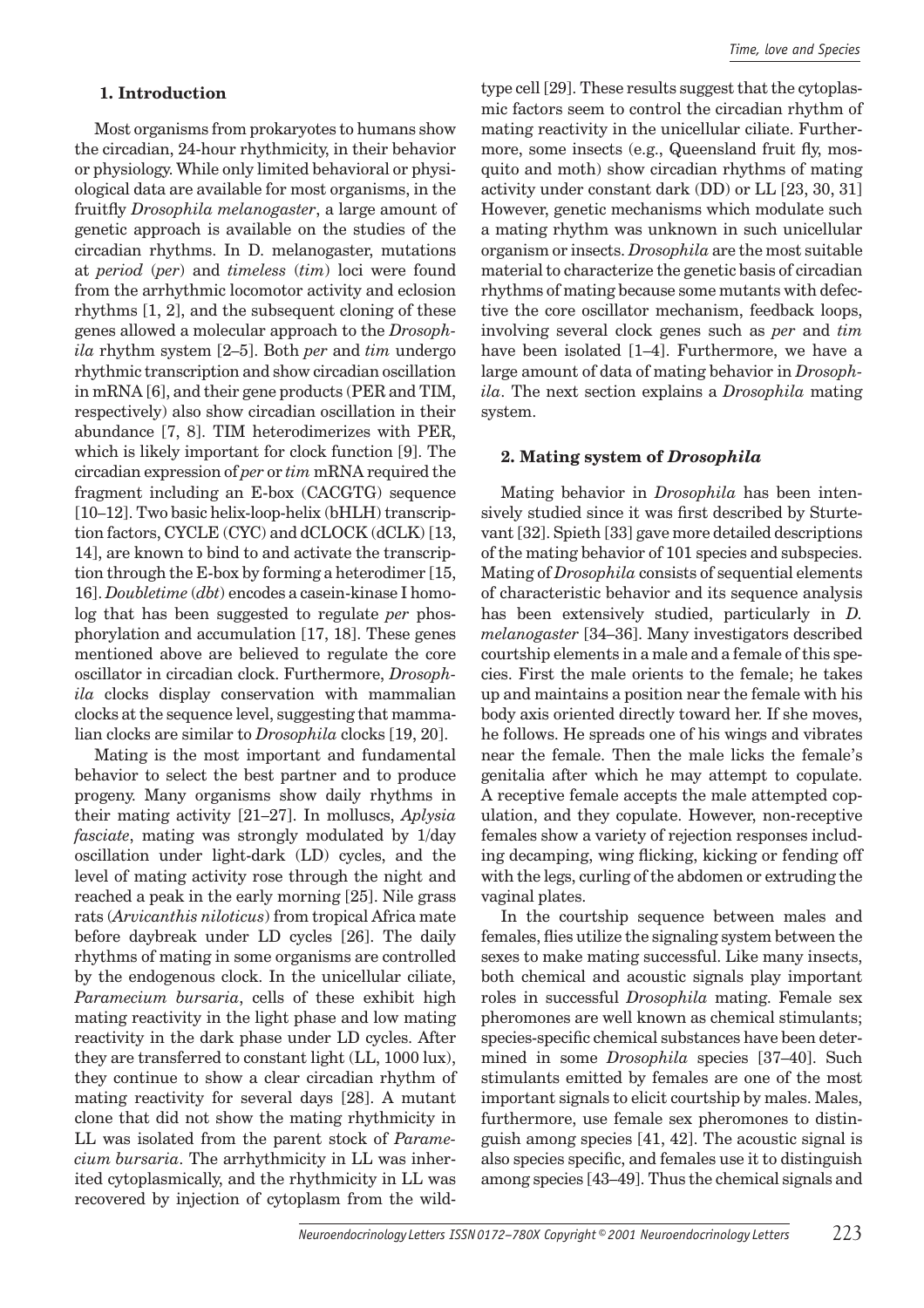the auditory signals play active roles in triggering and controlling courtship in *Drosophila* [50–52].

Furthermore, there have been some interesting mating experiments involving vision. Grossfield [53] reported that many species show a characteristic degree of reduction in the rate of mating success in the dark as compared with that in light. He called this phenomenon 'light-dependency of mating'. Many investigators reported that male visual mutants of *D. melanogaster* show low courtship activity [51, 54, 55]. Sakai et al. [56, 57] reported that males, but not females, predominantly contribute to the lightdependency of mating in the *D. melanogaster* species subgroup and that *D. melanogaster* males perceive female movement as a visual signal during courtship. These reports indicate that light stimuli facilitate male courtship activity and that males utilize the visual signals mediated by light while mating. However, the role of vision in female mating activity is unknown yet.

## **3. Circadian rhythms in** *Drosophila* **mating**

Ikeda [22] reported that *D. mercatorum* show the daily rhythms of the mating activity under lightdark (LD) 12:12 cycles, and several *Drosophila* species show the daily rhythms of male courtship in LD cycles (Hardeland [21]. Recently, we found that *D. melanogaster* display a robust circadian rhythm in the mating activity controlled by clock genes and which sex is responsible for the generation of the rhythms. [58].

## *3.1. Daily rhythms of mating activity of Drosophila*

In LD cycles, *D. melanogaster* wild-type strain showed a daily rhythm of mating activity in a day  $(Fig. 1A)$ . The mating activity at  $ZT12$  was significantly lower than at other times in both strains (Fig. 1A). To determine whether or not these rhythms are controlled by an endogenous clock, we measured the mating activities of flies on day 2 of constant darkness (DD) after 7 days of entrainment in LD cycles. The reduction of mating activity at Circadian time (CT) 12 remained intact under DD as well as the result in LD (Fig. 1B). Hence, the mating activity of *D. melanogaster* is under a restricted control of an endogenous clock.

## *3.2 Circadian rhythms of mating activity governed by clock genes in Drosophila*

In contrast to wild type strain under LD cycles, the recovery of the mating activity after 3 or 6 hours from lights-off was not observed in  $per^{01}$  and  $tim^{01}$  flies [58]. Furthermore, these flies did not show the reduction of mating activity at CT12 in DD. The results indicate that clock genes, *per* and *tim*, affect the circadian rhythm in mating activity of *Drosophila*. Mating activities of the  $per^{01}$  and  $tim^{01}$  mutants were elevated in the morning. However, mating activity was not elevated in the two mutants under DD. These results indicate that light signals also directly affect mating activity in the morning. Thus, light signal also acts to affect the mating activity directly.

## *3.3 Pacemaker neurons of the mating activity rhythms in Drosophila*

In D. melanogaster, the specific neurons of the optic lobe seem to play a major role as the pacemaker neurons for locomotor activity rhythms because a transgenic line that per expression is restricted to the lateral neurons show rhythmic locomotor activity [59, 60]. Further evidence is provided by studies of *disconnected* (*disco*) mutants that have a severe defect in the optic lobe and are missing lateral neurons [60, 61]. Both locomotor activity and eclosion of the *disco* mutant are arrhythmic under DD [62]. While over 95% of *disco* mutants are arrhythmic in locomotor activity, rhythmic individuals emerge on rare occasions [60] with intact single or some lateral neurons [63]. These results indicate that arrhythmicity in the locomotor activity of *disco* mutants is due to the defective lateral neurons. In our study, *disco* mutants did not show the reduction of mating activity at CT12 as well as the results in  $per^{01}$  and  $tim^{01}$ flies [58]. Thus, lateral neurons seem to be essential for the circadian rhythm in mating activity of *Drosophila*.

## *3.4 Females are responsible for the mating activity rhythms in Drosophila.*

In order to know whether or not the robust circadian rhythm in mating activity shown in the wildtype is specifically due to males, females or a combination of both sexes, normal females were paired with *disco* males and normal males, and *disco* females were paired with *disco* males and normal males. When normal females are paired with normal or *disco* flies, the mating activity rhythm of such pairs is clearly detected [58]. In contrast, when *disco* females were used for the crossing with normal or *disco* males, mating activity rhythms were completely abolished. It is indicated that females are responsible for the generation of the circadian rhythms in mating activity of *Drosophila*.

## *3.5. Species diversity of the mating activity rhythms in Drosophila*

*D. melanogaster* and *D. simulans* are morphologically almost identical and genetically very similar and these two cosmopolitan species are sympatric [64, 65]. In LD cycles, the mating activities of *D. simu-*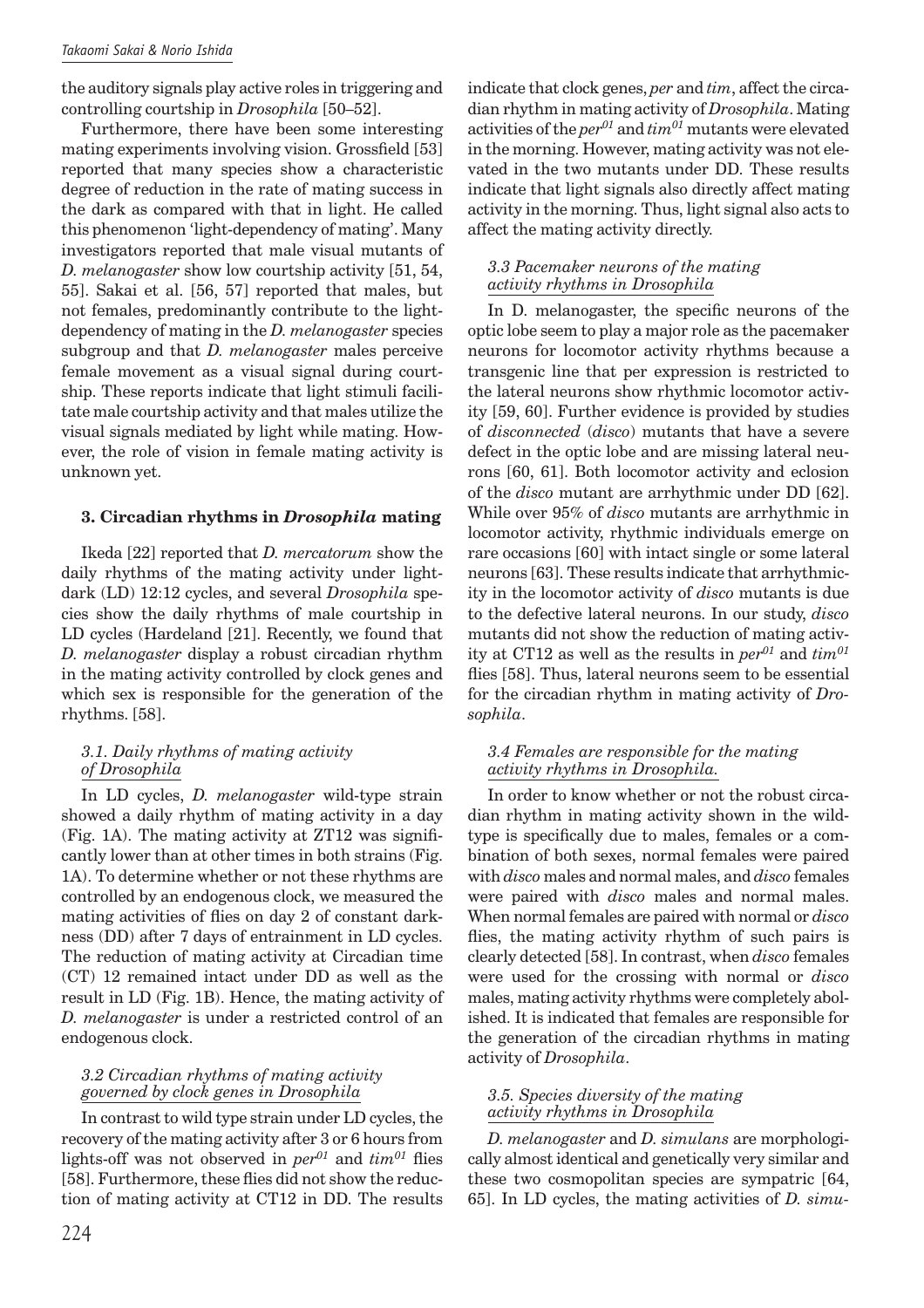*lans* at daytime (ZT0-9) and ZT12 were significantly higher than the other times (ZT15–18) (Fig. 1C), indicating that the mating activity of *D. simulans* is also subject to a daily rhythm, although the profile was distinct from that of *D. melanogaster* (Figs. 1A, C). In constant darkness, the mating activities of *D. simulans* gradually elevated after CT0 and those at CT6–15 were the highest of all (Fig. 1D). In LD cycles, the mating activity during the day was high in both *D. melanogaster* and *D. simulans* (Figs. 1A, C). During the night (ZT12–21) however, *D. simulans* frequently mated when the mating activity of *D. melanogaster* was low (ZT12), and *D. melanogaster*  frequently mated when that of *D. simulans* was low (ZT18–21) (Figs. 1A, C). In DD, the rhythm of mating activity between *D. melanogaster* and *D. simulans*  was species-specific in an anti-phasic fashion (Figs. 1B, D). The mating activity rhythm of both strains of *D. simulans* in DD was obviously distinct from that in LD (Fig. 1C, D), suggesting that the mating activity of *D. simulans* is also controlled not only by an endogenous clock but also by light.

## **4. Mechanisms to oscillate the mating activity in** *Drosophila*

*Drosophila* has two mechanisms to drive the mating activity; one is a mechanism controlled by a circadian pacemaker consisting of clock genes, and the other is a mechanism that light signal acts to affect the mating activity directly (Fig. 2). Mating activity rhythm in *D. melanogaster* females is under the restricted control of circadian clock genes, and the lateral neurons might be essential for the generation of the rhythm. Flies, especially males, utilize olfactory cues for mating [37, 41, 52] and the circadian rhythm of the olfactory response is robust in *Drosophila* [66]. Olfactory responses of the wild-type were elevated in the middle of the night in LD cycles [66], but mating activities were decreased during the early part of the night (Fig. 1B). Furthermore, the lateral neurons are insufficient to sustain olfactory rhythm [66], but the optic lobe including the lateral neurons seemed to be essential for mating activity rhythm. Thus, the mechanism that generates the mating activity rhythms might be independent of that which generates olfactory rhythms.?A female sex pheromone attracts male courtship in *Drosophila* [37, 41, 52], and the sound produced by male wing vibration, referred to as courtship song, affects female receptivity [43, 47, 52]. One explanation for the generation of female mating activity in *Drosophila* is that females show circadian rhythms in pheromone release and/or responses to auditory signals.

# **5. Species-specific circadian rhythms of** *Drosophila* **mating and reproductive isolation**

The behavioral characteristics of mating, habitat and breeding season vary in a species-specific manner between *D. melanogaster* and D. simulans, thus creating a barrier to interspecific hybridization referred to as reproductive isolation [64, 65]. During the night under LD cycles that were similar to conditions in the wild, mating activity rhythms between these two species differed in a species-specific manner. Such a difference might create an effective barrier against interspecific hybridization during the nighttime in nature.

Two siblilng species in the Queensland fruit flies, *Dacus tryoni* and *D. neohumeralis*, show the difference in time of mating between these two species under LD cycles [24]. In wild gypsy moth, two closely related species, *Lymantria dispar* and *L. monacha*, show the different daily rhythm pattern of pheromone oriented flight activity [31]. Taken together, species-specific daily rhythms of mating behavior in insects may affect the reproductive isolation among sibling species, and the species-specific circadian rhythm controlled by clock genes in insects may lead to the species-specific daily pattern in the mating activity. The transformation experiments, which introduce per gene from other species to *D.*   $melanogaster per<sup>01</sup>$  flies, showed the existence of DNA sequence for the species-specific features of locomotor activity rhythm or male courtship song rhythm in *Drosophila* [67–69]. Several clock genes including *per*  and *tim* may also have DNA sequence for the speciesspecific circadian rhythms in female mating activity of *Drosophila*. Further molecular analyses will clarify the possibility.

## **REFERENCES**

- 1 Konopka RJ, Benzer S. Clock mutants of Drosophila melanogaster. Proc Nat Acad Sci USA 1971; **68**:2112–6.
- 2 Sehgal A, Price JL, Man B, Young MW. Loss of circadian behavioral rhythms and per RNA oscillations in the Drosophila mutant timeless. Science 1994; **263**:1603–6.
- 3 Reddy P, Zehring WA, Wheeler DA, Pirrotta V, Hadfield C, Hall JC, Rosbash M. Molecular analysis of the period locus in Drosophila melanogaster and identification of a transcript involved in biological rhythms. Cell 1984; **38**:701–10.
- 4 Bargiello TA, Jackson FR, Young MW. Restoration of circadian behavioural rhythms by gene transfer in Drosophila. Nature 1984; **312**:752–4.
- 5 Myers MP, Wager-Smith K, Wesley CS, Young MW, Sehgal. A Positional cloning and sequence analysis of the Drosophila clock gene, timeless. Science 1995; **270**:805–8.
- 6 So WV, Rosbash M. Post-transcriptional regulation contributes to Drosophila clock gene mRNA cycling. EMBO J 1997; **16**:7146–55.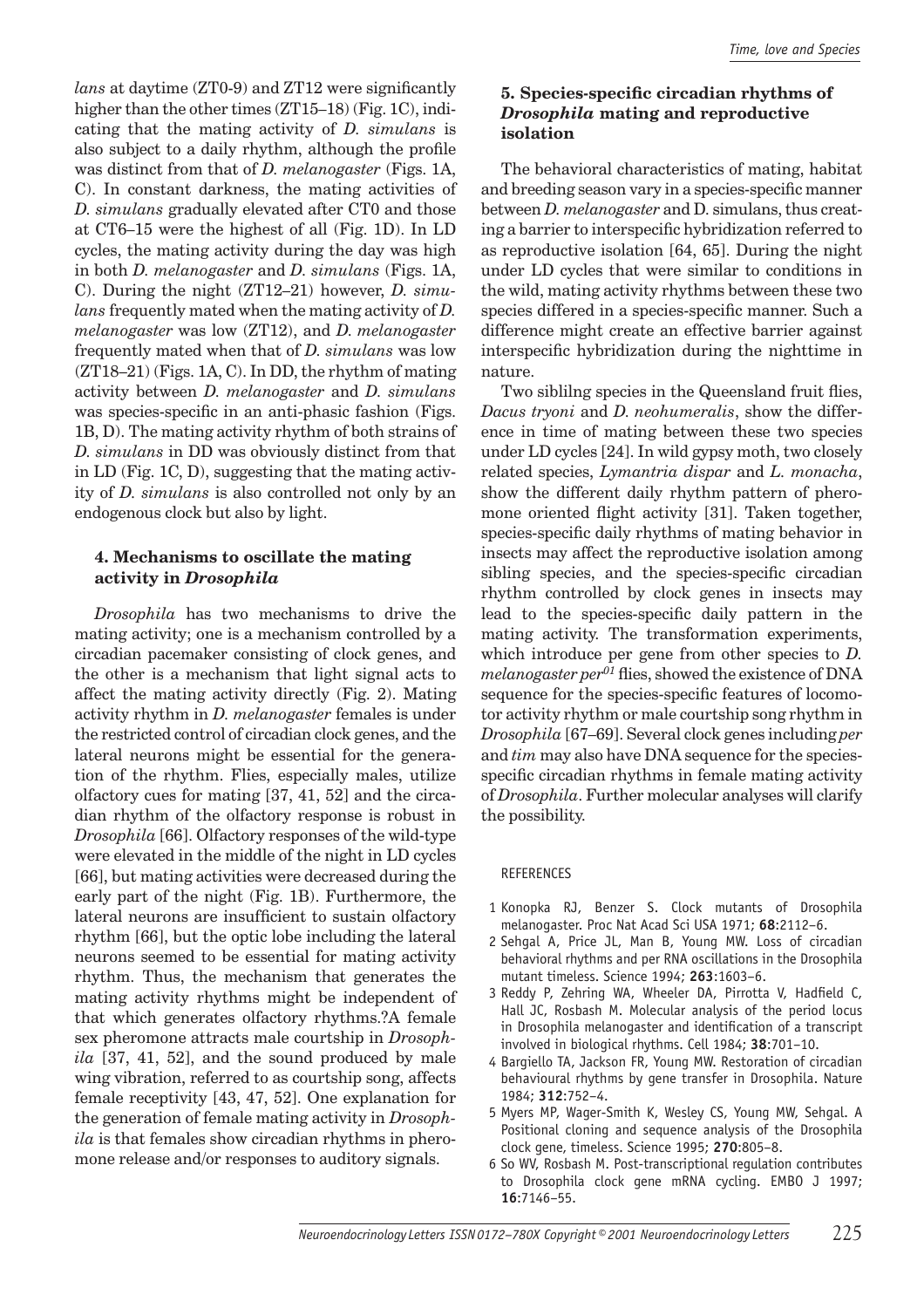

**Fig 1.** Mating activities at different times of day in D. melanogaster and D. simulans. Error bars showed the SEMs. The values with the same superscript letters were not significantly different by pair-wise comparison of the Mann-Whitney U test as multiple comparisons among every time points. All significant differences in the figures pass the sequential

Bonferroni test. (A) Daily changes in mating activity of D. melanogaster Canton-S strain on day 9 under LD 12:12 cycles. (B) Circadian rhythms in mating activity of Canton-S on day 2 under DD. (C) Daily changes in mating activity of and D. simulans Og strain on day 9 under LD 12:12 cycles. (D) Circadian rhythms in mating activity of Og on day 2 of DD.



Fig 2. A model of daily fluctuation in mating activity of Drosophila. In this model, light acts to affect mating activity directly (1) or indirectly through the entrainment pathway (2). The clock pacemaker (3) and the output pathway (4) control the circadian rhythms in female mating activity.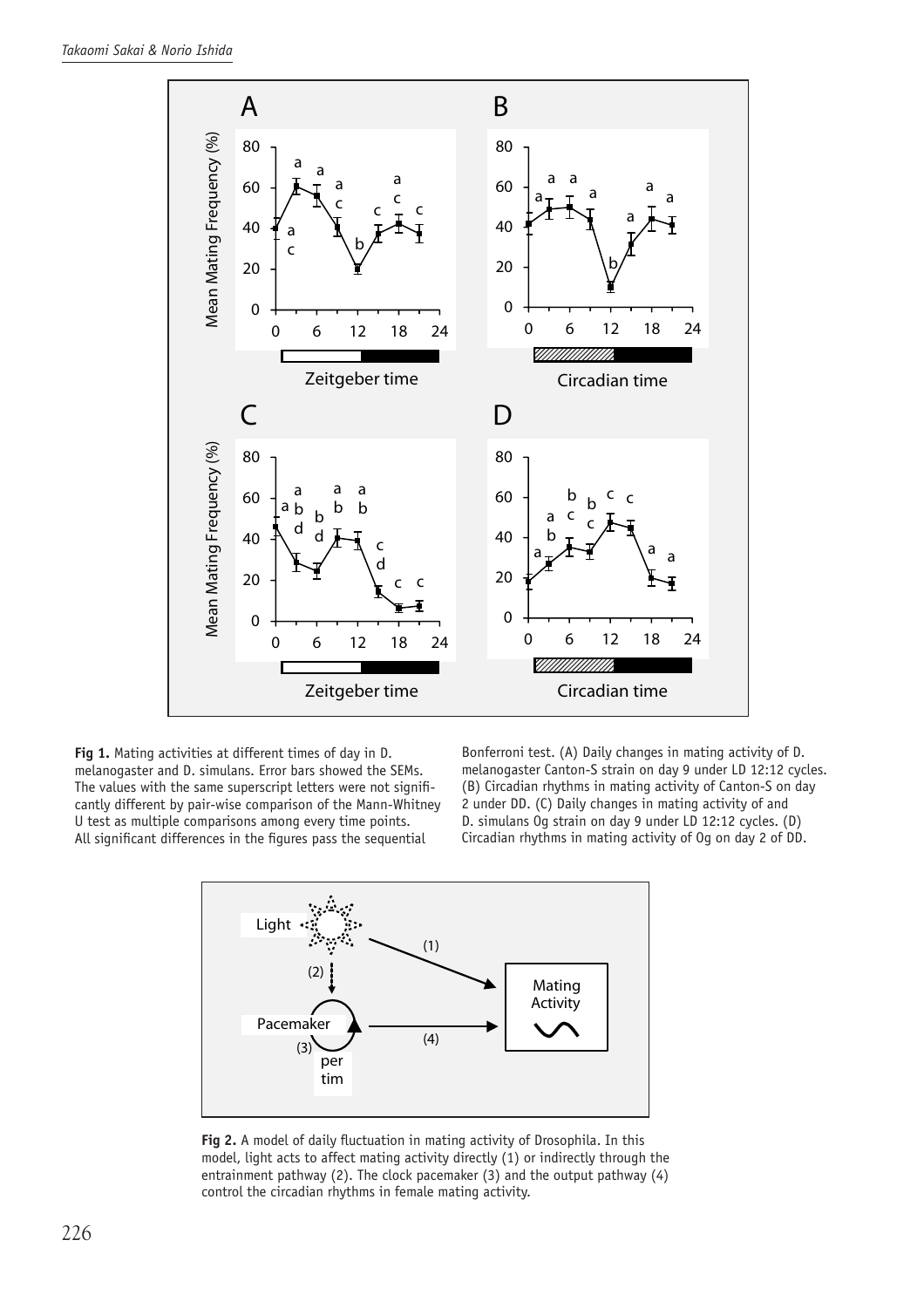- 7 Hardin PE, Hall JC, Rosbash M. Feedback of the Drosophila period gene product on circadian cycling of its RNA levels. Nature 1990; **343**:536–40.
- 8 Myers MP, Wager-Smith K, Rothenflush-Hilfiker A, Young MW. Light-induced degeneration of TIMELESS and entrainment of the Drosophila circadian clock. Science 1996; **271**:1736–40.
- 9 Gekakis N, Saez L, Delahaye-Brown AM, Myers MP, Sehgal A, Young MW, Weitz CJ. Isolation of timeless by PER protein interaction: defective interaction between timeless protein and long-period mutant PER<sup>L</sup>. Science 1995; 270:811-5.
- 10 Hao H, Glossop NR, Lyons L, Qiu J, Morrish B, Cheng Y, Helfrich-Forster C, Hardin, P. The 69 bp circadian regulatory sequence (CRS) mediates per-like developmental, spatial, and circadian expression and behavioral rescue in Drosophila. J Neurosci 1999; **19**:987–94.
- 11 McDonald MJ, Rosbash M, Emery P. Wild-type circadian rhythmicity is dependent on closely spaced E boxes in the Drosophila timeless promoter. Mol Cell Biol 2001; **21**:1207–17.
- 12 Okada T, Sakai T, Murata T, Kako K, Sakamoto K, Ohtomi M, Katsura T, Ishida N. Promoter analysis for daily expression of Drosophila timeless gene. Biochem Biophys Res Commun 2001; **283**:577–82.
- 13 Allada R, White NE, So WV, Hall JC, Rosbash M. A mutant Drosophila homolog of mammalian Clock disrupts circadian rhythms and transcription of period and timeless. Cell 1998; **93**:791–804.
- 14 Rutila JE, Suri V, Le M, So WV, Rosbash M, Hall JC. CYCLE is a second bHLH-PAS clock protein essential for circadian rhythmicity and transcription of Drosophila period and timeless. Cell 1998; **29**:805–14.
- 15 Darlington TK, Wager-Smith K, Ceriani MF, Staknis D, Gekakis N, Steeves TDL, Weitz CJ, Takahashi JS, Kay SA. Closing the circadian loop: CLOCK-induced transcription of its own inhibitors per and tim. Science 1998; **280**:1599–603.
- 16 Lee C, Bae K and Edery I. PER and TIM inhibit the DNA binding activity of a Drosophila CLOCK-CYC/dBMAL1 heterodimer without disrupting formation of the heterodimer: a basis for circadian transcription. Mol Cell Biol 1999; **19**:5316–25.
- 17 Kloss B, Price JL, Saez L, Blau J, Rothenfluh A, Wesley CS, Young MW. The Drosophila clock gene double-time encodes a protein closely related to human casein kinase Ie. Cell 1998; **94**:97–107.
- 18 Price JL, Blau J, Rothenfluh A, Abodeely M, Kloss B, Young MW. Double-time is a novel Drosophila clock gene that regulates PERIOD protein accumulation. Cell 1998; **94**:83–95.
- 19 Dunlop JC. Molecular bases for circadian clocks. Cell 1997; **96**:271–290.
- 20 Ishida N, Kaneko M, Allada R. Biological clocks. Proc Natl Acad Sci USA 1999; **96**:8819–20.
- 21 Hardeland R. Species differences in the diurnal rhythmicity of courtship behaviour within the melanogaster group of the genus Drosophila. Anim Behav 1972; **20**:170–4.
- 22 Ikeda H. Effects of light conditions on mating speed in Drosophila mercatorum. Behav Genet 1976; **6**:305–13.
- 23 Charlwood JD, Jones MDR. Mating behaviour in the mosquito, Anopheles gambiae s.l. I. Close range and contact behaviour. Physiol Entomol 1979; **4**:111–20.
- 24 Smith RH. Genetic manipulation of the circadian clock's timing of sexual behaviour in the Queensland fruit flies, Dacus tryoni and Dacus neohumeralis. Physiol Entomol 1979; **4**:71–8.
- 25 Ziv I, Lusting C, Ben-Zion M, Susswein AJ. Daily variation of multiple behaviors in Aplysia fasciata: Integration of feeding, reproduction and locomotion. Behav Neur Biol 1991; **55**:86–107.
- 26 McElhinny TL, Smale L, Holekamp. Patterns of body temperature, activity, and reproductive behavior in tropical murid

rodent, Arvicanthis niloticus. Physiol Behav 1997; **62**:91–6.

- 27 Miyatake T. Correlated responses to selection for developmental period in Bactrocera cucurbitae (Diptera: Tephritidae): time of mating and daily activity rhythms. Behav Genet 1997; **27**:489–98.
- 28 Tanaka M, Miwa I. Significance of photosynthetic products of symbiotic Chlorella to establish the endosymbiosis and to express the mating reactivity rhythm in Paramecium bursaria. Zool Sci 1996; **13**:685–692.
- 29 Miwa I, Izumo T, Sonoda T. Cytoplasm rescues an arrhythmic mutant on the circadian rhythm of mating reactivity Paramecium bursaria. J Eukaryot Microbiol 1996; **43**:231–6.
- 30 Tychsen PH, Fletcher BS. Studies on the rhythm of mating in the Queensland fruit fly, Dacus Tryoni. Physiol Entomol 1971; **17**:2139–56.
- 31 Giebultowicz JM, Zdarek J. The rhythms of sperm release from testis and mating flight are not correlated in Lymantria Moths. J Insect Physiol 1996; **42**:167–70.
- 32 Sturtevant AH. Experiments on sex recognition and the problem of sexual selection in Drosophila. J Anim Behav 1915; **5**:351–66.
- 33 Spieth HT. Mating behavior within the genus Drosophila (Diptera). Nat Hist 1952; **99**:395–474.
- 34 Bastock M, Manning A. The courtship of Drosophila melanogaster. Behaviour 1955; **8**:85–111.
- 35 Cobb M, Burnet B, Connolly K. The structure of courtship in the Drosophila melanogaster species sub-group. Behaviour 1986; **97**:182–212.
- 36 Welbergen P, van Dijken FR, Scharloo W. Collation of the courtship behaviour of the sympatric species Drosophila melanogaster and Drosophila simulans. Behaviour 1987; **101**:253–74.
- 37 Jallon JM. A few chemical words exchange by Drosophila during courtship and mating. Behav Genet 1984; **14**:441–78.
- 38 Oguma Y, Nemoto T, Kuwahara Y. A sex pheromone study of a fruit fly Drosophila virilis Sturtevant (Diptera: Drosophilidae): Additive effect of cuticular alkadienes to the major sex pheromone. Appl Entomol Zool 1992; **27**:499–505.
- 39 Nemoto T, Doi M, Oshio K, Matsubayashi H, Oguma Y, Suzuki T, Kuwahara Y. (Z,Z)-5,27-tritriacontadiene: Major sex pheromone of Drosophila pallidosa (Diptera; Drosophilidae). J Chem Ecol 1994; **20**:3029–37.
- 40 Doi M, Nemoto T, Nakanishi H, Kuwahara Y, Oguma Y. Behavioral response of males to major sex pheromone component, (Z,Z)-5,25-hentriacontadiene, of Drosophila ananassae females. J Chem Ecol 1997; **23**:2067–78.
- 41 Cobb M, Jallon JM. Pheromones, mate recognition and courtship stimulation in the Drosophila melanogaster species subgroup. Anim Behav 1990; **39**:1058–67.
- 42 Coyne JA, Crittenden AP, Mah K. Genetics of a pheromonal difference contributing to reproductive isolation in Drosophila. Science 1994; **265**:1461–4.
- 43 Bennet-Clark HC, Ewing AW. Pulse interval as a critical parameter in the courtship song of Drosophila melanogaster. Anim Behav 1969; **17**:755–9.
- 44 von Schilcher F. The function of pulse song and sine song in the courtship of Drosophila melanogaster. Anim Behav 1976; **24**:622–5.
- 45 Cowling DE, Burnet B. Courtship songs and genetic control of their acoustic characteristics in sibling species of the Drosophila melanogaster subgroup. Anim Behav 1981; **29**:924–35.
- 46 Crossley SA. Courtship sounds and behaviour in the four species of the Drosophila bipectinata complex. Anim Behav 1986; **34**:1146–59.
- 47 Kyriacou CP, Hall JC. The function of courtship song rhythms in Drosophila. Anim Behav 1982; **30**:794–801.
- 48 Tomaru M, Oguma Y. Differences in courtship song in the spe-